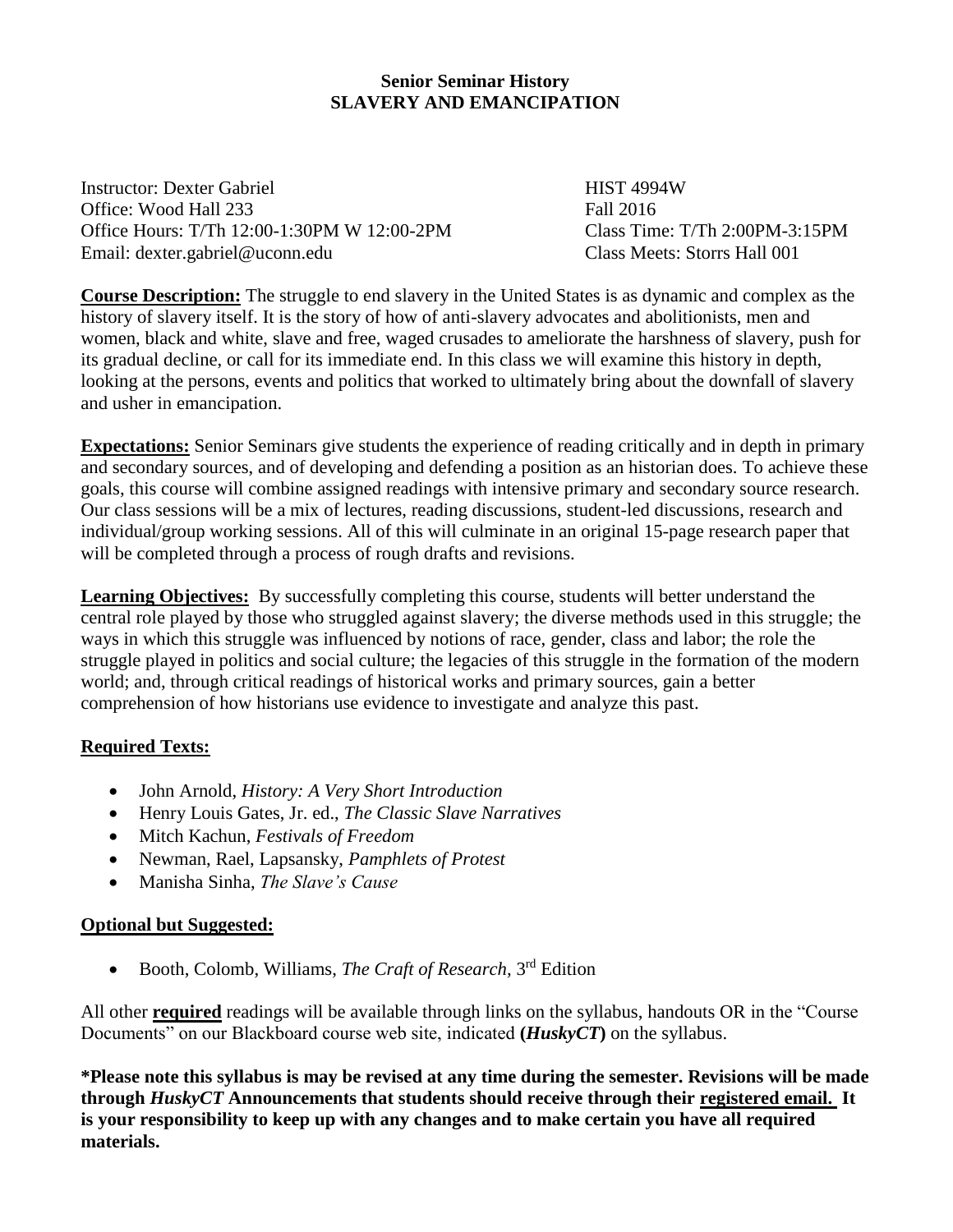#### **COURSE REQUIREMENTS**

Class Participation: Participation is mandatory to achieving the expected goals of the course. Further, this is a discussion course. Students should expect to contribute to discussion and be prepared to engage with the class on required subject matters. In class, students should be prepared to both ask questions and think critically about the material. This means you should arrive in class having thoroughly read the material and with book/copies in hand. Attendance is not taken in this class. However your participation can be negatively impacted by habitual tardiness or leaving early. Keep in mind a missed class can also mean a missed assignment. Making up that assignment is entirely at the discretion of the instructor. If you must miss class due to illness, a life emergency, or other serious reason, please let the instructor know as soon as you are able and provide documentation when you return. If you have a school-related reason (athletic or otherwise) for missing class, you must arrange this beforehand with instructor.

Discussion Leads: Students will take turns throughout the semester leading class discussions on our assigned course material. This should include analysis of the material as well as important points to be shared with fellow students. Discussion Leaders should turn in a summary (hardcopy/print) to the professor on their assigned days. Discussion Participation: Those students who are not leading a discussion should prepare relevant questions for the Discussion leader and the class.

Narrative Review: Students will write a two-page review of a selected slave narrative from the Gates text. This will not be a summary but an analysis of the narrative as a primary document as it fits into our historical understanding. Narrative reviews will be due on **October 18** and entail a discussion.

Weekly Blog Journal: Every week, students will post a blog journal entry on *HuskyCT*. You should write at least 200 words per week in your Journal, and post your entry by Monday night – **EVERY week**, whether or not we have a class meeting. Your entries should be composed of course-related readings, research, and writing you have done that week. You should discuss any insight you've gathered on historical understanding, research methodology. You should also feel free to include topic ideas, progress reports on your research, notes on the process of research, even problems you are encountering in your research and how you overcome them. Your journal should be an account of your journey in the course. You should be able to look back at previous weeks to see how you have progressed over time.

Writing Assignments: As this is a writing intensive course, students should expect to complete a number of written assignments, including those outside of what is listed on the syllabus. This includes but is not limited to paper rough drafts, bibliographies, writing exercises, peer review comments, research notes, and more. These will all be turned in and calculated toward your overall course grade.

Paper Proposal: The Paper Proposal should detail your research question, your primary thesis, discuss preliminary secondary sources, and explain your intended research strategy.

Research Paper: The Research Paper is the culmination of the semester. It will be an original research paper of approximately 15 pages (double-spaced 12-point font) on a topic pertaining to Slavery and Emancipation, plus the bibliography. You will be graded for your argument, the mechanics of the paper (logical flow of thought, clear, insightful), grammar and your use of both relevant secondary AND primary sources. The paper should follow a standard scholarly format, utilizing footnotes or endnote citations. Separately, your paper should include a bibliography of primary and secondary sources used during your research even if you do not use them in the paper. You will also complete an oral presentation of your research at the end of the semester before the class. The oral presentation is required in order to pass the course, so you must be in class that day.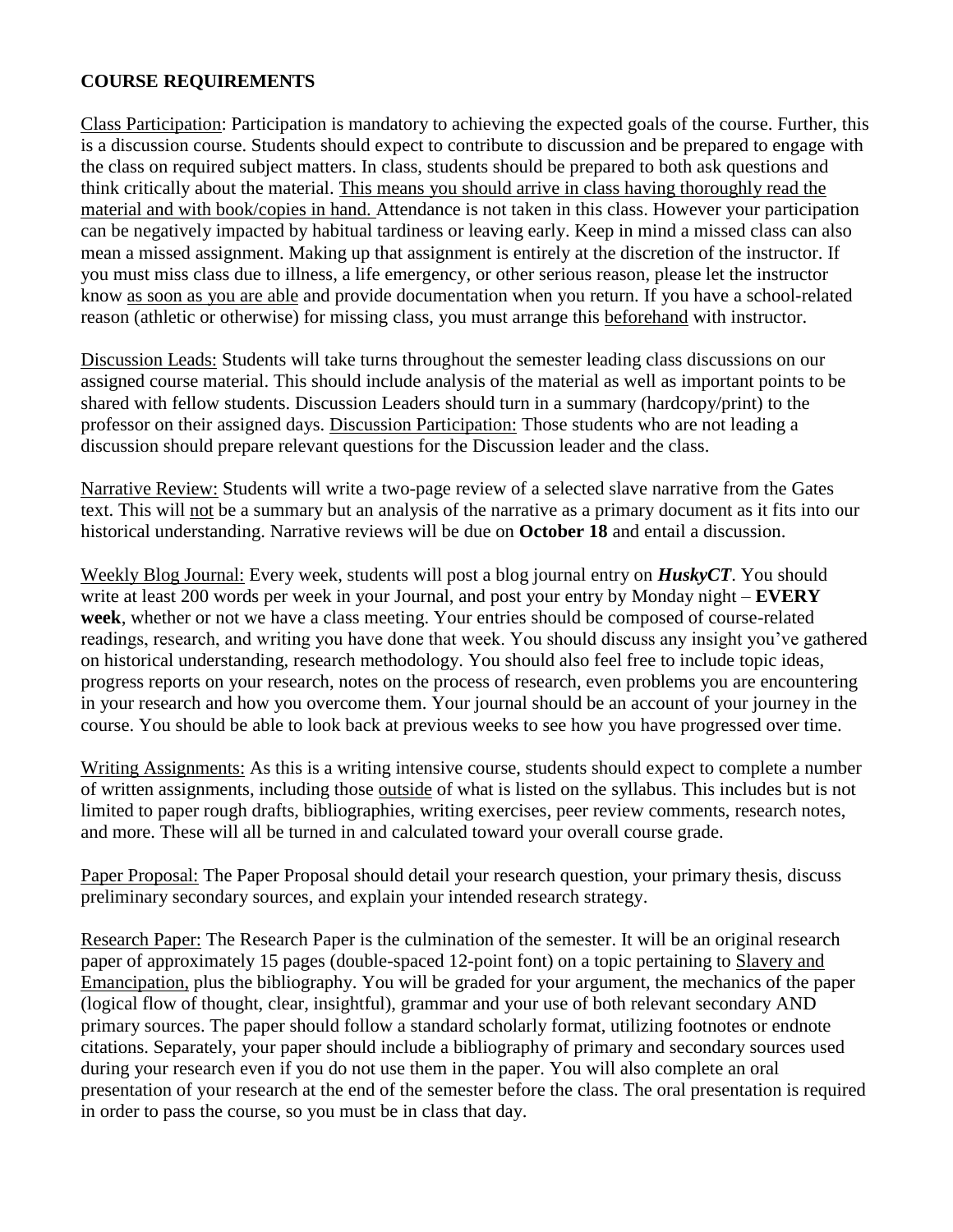#### **GRADING:**

| <b>Blog Journal</b>            | 10% |
|--------------------------------|-----|
| Discussion Leads/Participation | 25% |
| <b>Narrative Review</b>        | 15% |
| <b>Writing Assignments</b>     | 10% |
| Paper Proposal                 | 10% |
| <b>Research Paper</b>          | 30% |

## **CLASS & UNIVERSITY POLICIES:**

#### Classroom Behavior:

\*Mobile Phones should be off and put away during class unless indicated as necessary for the class. This means no texting as well. If you have an emergency, feel free to step outside for phone use. Take care not to abuse this policy.

\*Laptops: Students may use laptops in the class, provided they are used for course related material.

Submission of Work: All work is due when it is due. Late work will be accepted, denied and/or penalized at the discretion of the instructor.

Respectful Exchange of Ideas: History is often a matter of perspective. Discussion is encouraged—in fact required. Be mindful however to be polite, courteous and respectful, to your classmates.

Communication with Instructor: Feel free to e-mail me at the address above. I will attempt to check my UConn email at least twice daily. If you need to meet with me, I am available during office hours listed above. Though appointments are not necessary, they are recommended as I may be in and out of the office during this time.

Academic Integrity: UConn has very strong and clear policies regarding academic dishonesty (cheating, plagiarism, etc.). Penalties could include a **Failing grade** in the course, and misconduct is required to be reported to the Academic Integrity Hearing Board. An explanation of what constitutes academic misconduct can be found here:<http://community.uconn.edu/academic-integrity-undergraduate-faq/>

Student Behavior: UConn expects students to maintain standards of personal integrity that are in harmony with the educational goals of the institution; to observe national, state, and local laws and University regulations; and to respect the rights, privileges, and property of other people. Faculty are required to report any disruptive behavior that interrupts their ability to teach, compromises the safety of the learning environment, or inhibits students' ability to learn.

Americans with Disabilities Act: If you are a student with a disability that may impact your course work, please contact the Center for Students with Disabilities. They will help determine with you what accommodations are necessary and appropriate. All information and documentation is confidential.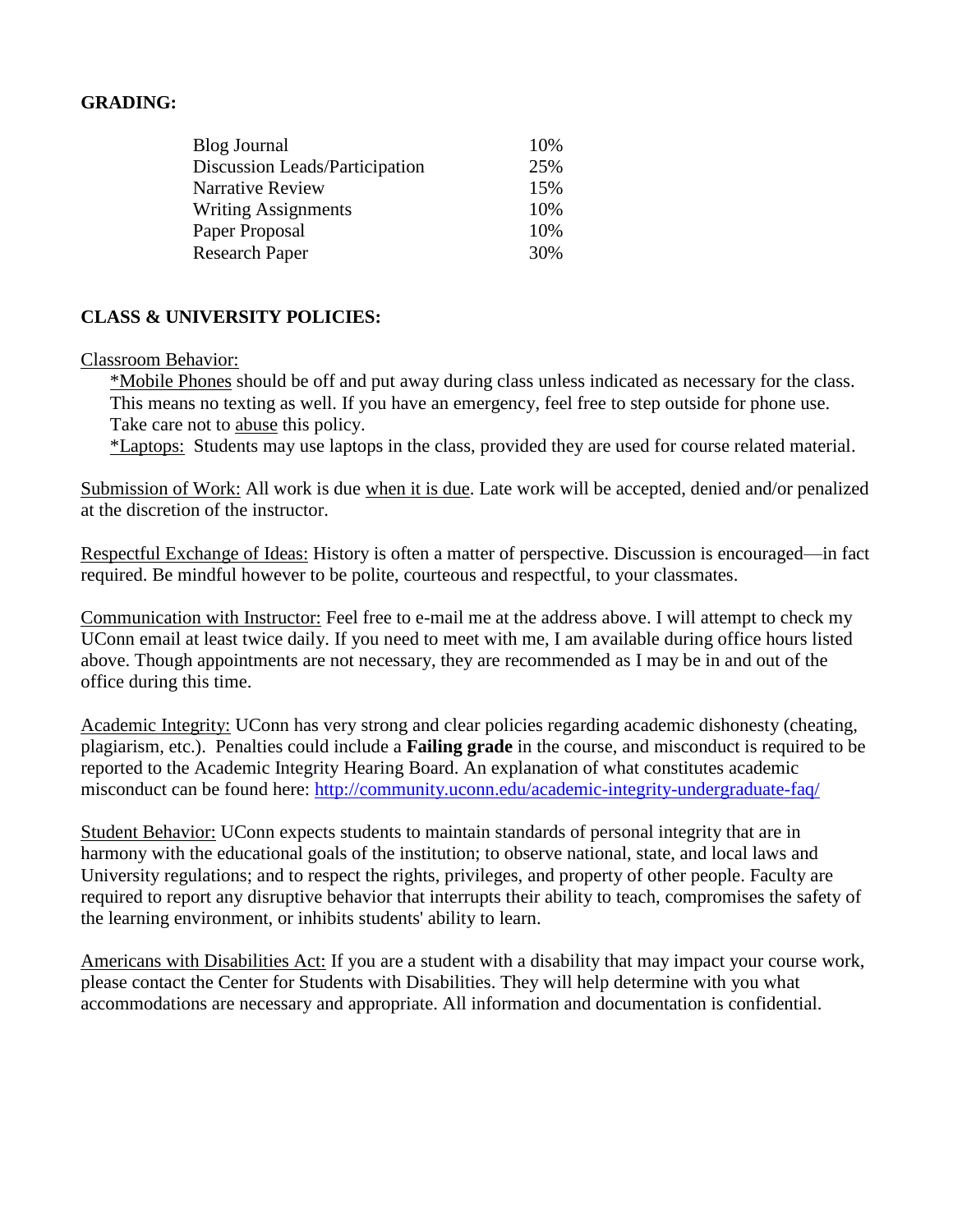## **Week 1**

**T, 8/30** Syllabus Introduction

## **Th, 9/1**

Arnold, *History* Chapter 1 Geissert and Kytle, "Myth, Reality and the Underground Railroad" *New York Times (HuskyCT link)* \*First Journal Entry Due Monday 9/5 (post one each week going forward)

## **Week 2**

## **T, 9/6**

Sinha, *The Slave's Cause,* Chapter 1 (pp. 9-33) Phillis Wheatley's poem on tyranny and slavery in the colonies, 1772 *(HuskyCT link)* The Trans-Atlantic Slave Trade Database *(HuskyCT link)*

## **Th, 9/8**

Sinha, *The Slave's Cause,* Chapter 2 (pp. 34-64) The Revolutionary Black Atlantic **(***HuskyCT Images***)** Topic Toss! Suggested reference: Booth, *Craft of Research* (pp. 35-48)

## **Week 3**

#### **T, 9/13**

Sinha, *The Slave's Cause,* Chapter 3 (65-85) & 4 (pp. 105-122) Petition by Slaves of Fairfield County for the Abolition of Slavery in Connecticut- 1779 *(HuskyCT link)*

## **Th, 9/15**

Arnold, *History* Chapter 4 Gates, *The Life of Gustuvas Vassas* (Olaudah Equiano) (pp. 31-61) Newman, *Prophets of Protest*- Individual Readings (TBA)

## **Week 4**

**T, 9/20** Sinha, *The Slave's Cause,* Chapter 5 (pp. 131-159) Kachun, *Festivals of Freedom* (pp. 16-36) Topic Toss II! Suggested reference: Booth, *Craft of Research* (pp. 51-65)

## **Th, 9/22**

Library Session-Class Meets in Library in EC-2 on Level 2 directly across from the elevators. Suggested reference: Booth, *Craft of Research* (pp. 68-99)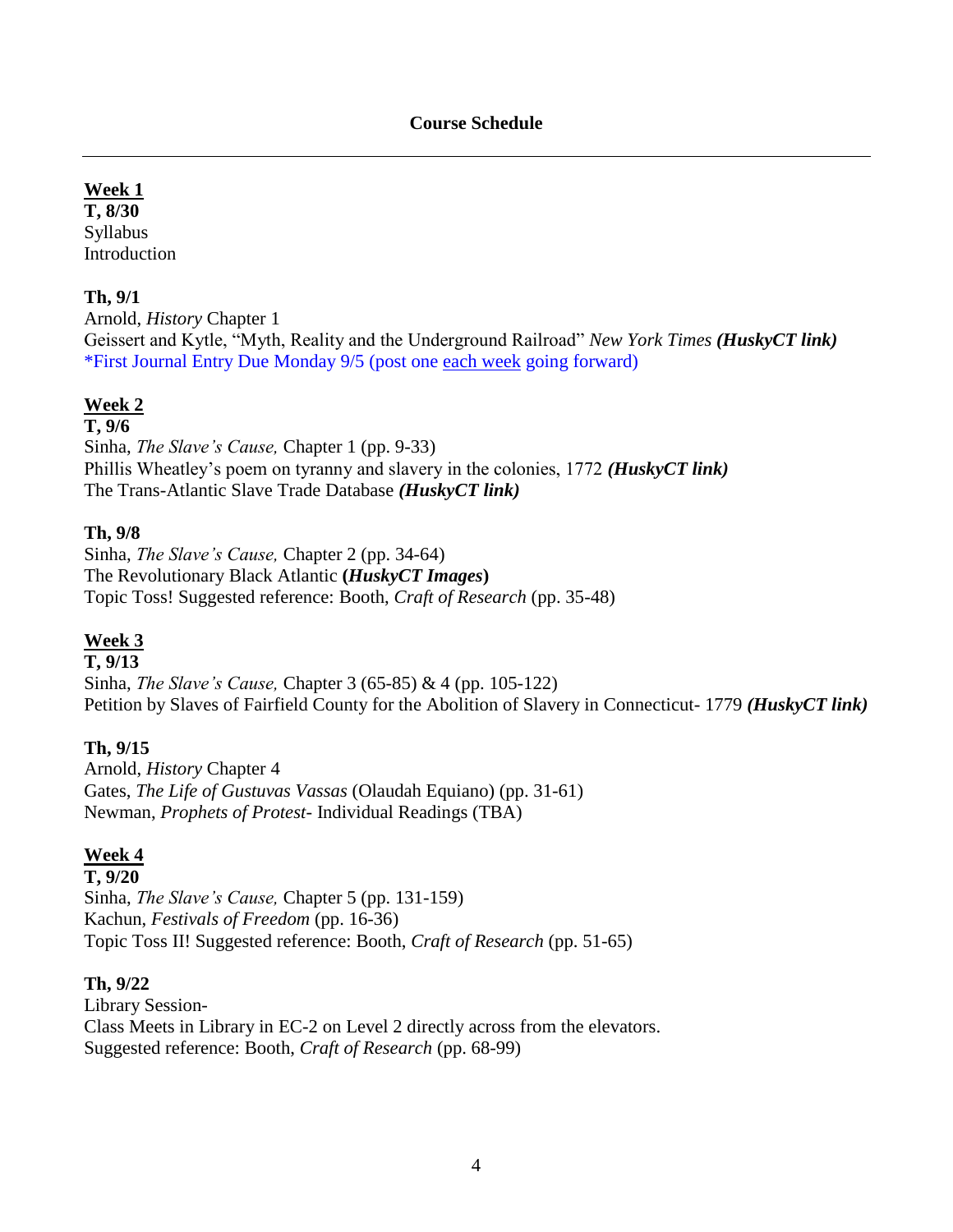## **Week 5**

**T, 9/27** Sinha, *The Slave's Cause,* Chapter 6 (pp. 160-171) Newman, *Pamphlets of Protest,* David Walker (pp. 90-109)

## **Th, 9/29**

Bring Research proposal to class (typed up hard copies for classmates) Oral Presentation and Peer Review Questions Suggested reference: Booth, *Craft of Research* (pp. 108-150)

## **Week 6**

**T, 10/4** Sinha, *The Slave's Cause,* Chapter 6 & 7 (pp. 195-265)

## **Th, 10/6 Class Does Not Meet**

Research Day (Work on Annotated Bibliography- Due next class session)

## **Week 7**

#### **T, 10/11**

Turn in Annotated Bibliography on *HuskyCT* AND bring hardcopy to class Sinha, *The Slave's Cause,* Chapter 9 (pp. 266-298) Newman, *Prophets of Protest,* Elizabeth Wicks (pp. 114-121) Newman, *Prophets of Protest,* Maria W. Stewart (pp. 122-130)

## **Th, 10/13**

Sinha, *The Slave's Cause,* Chapter 10 (pp. 299-338) Newman, *Prophets of Protest,* Robert Purvis (pp. 132-142) Newman, *Prophets of Protest,* Henry Highland Garnet (pp. 156-164) Black Abolitionist Archive- University of Detroit- Mercy *(HuskyCT link)*

## **Week 8**

#### **T, 10/18**

Frederick Douglass & Harriet Jacobs Slave Narrative Reviews and Discussion Turn in reviews on *HuskyCT* AND bring notes for class.

## **Th, 10/20 Class Does Not Meet**

Research and Writing Day (Work on Draft of research paper) Suggested reference: Booth, *Craft of Research* (pp. 173-199)

## **Week 9**

**T, 10/25**  Sinha, *The Slave's Cause,* Chapter 11 (pp. 339-347) Kachun, *Festivals of Freedom,* Chapter 2 (54-77)

## **Th, 10/26 Class Does Not Meet**

Research and Writing Day (Work on research paper draft)